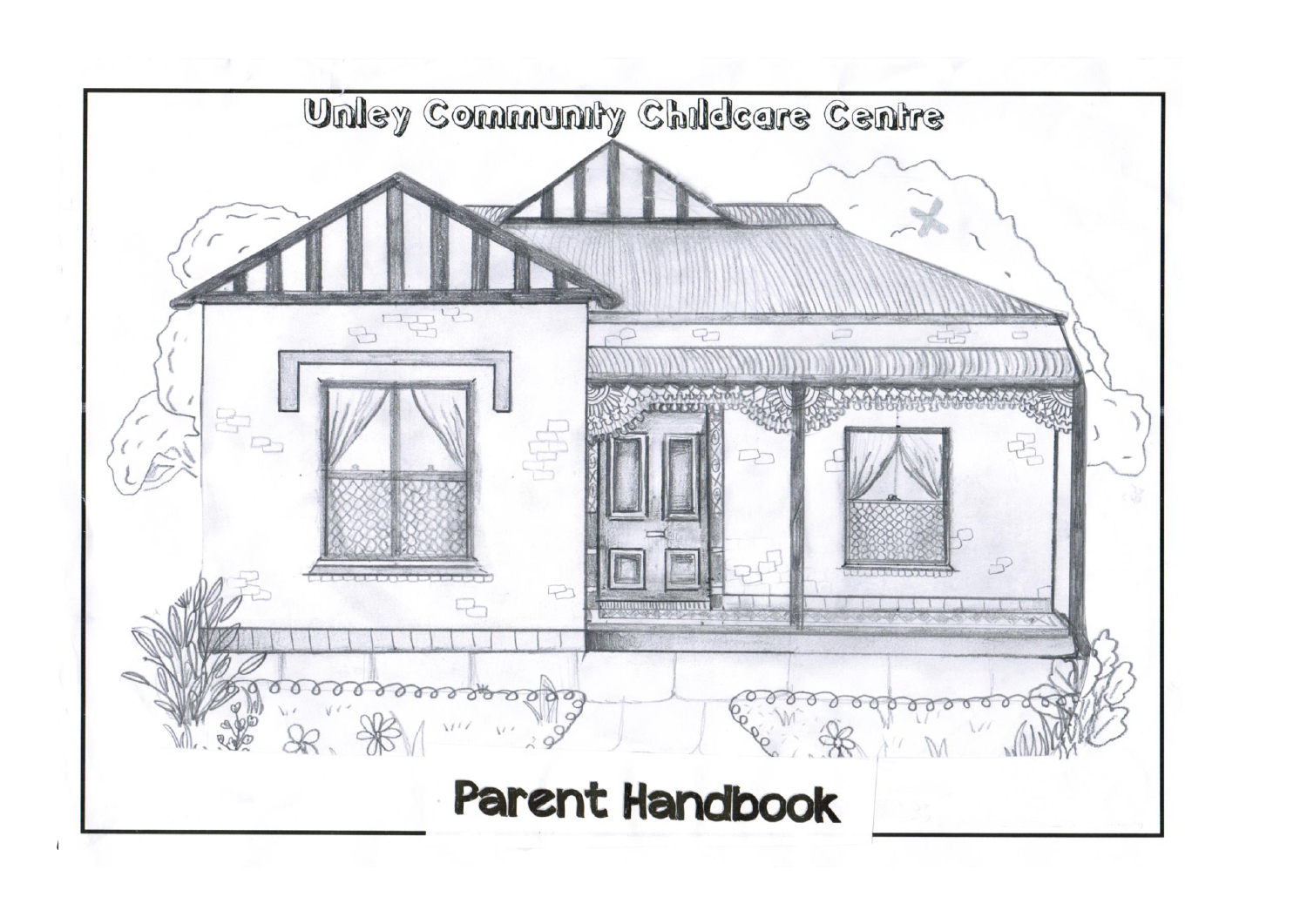## **Unley Community Childcare Centre**

# **Philosophy Statement**

# *"Every moment matters"*

#### *In relation to families*

We believe families are an integral part of our service. We believe children and their families are unique and diverse therefore we respect family values and promote an awareness of diversity. We are committed to providing high quality education and care for all families and believe in the importance of partnerships whilst caring for children. Educators strive to keep the lines of communication open and honest. We encourage the participation of families via the management committee, centre events and activities, verbal and written communication and to have input into the daily life and future directions of our centre.

#### *In relation to children*

Children are at the centre of everything we do. We focus on nurturing positive relationships between children and educators as they are the key for the development of dispositions essential for learning. We believe that children need to develop a sense of trust with educators in order to have the confidence to explore and take on necessary risks to enhance their learning. Children will develop a sense of trust and understanding which supports and encourages their learning and sense of being, belonging and becoming.

#### *In relation to educators*

Our Educators have a genuine love and passion of children and their development. Educators support each other and work as a team to achieve the best outcomes for the children, families, community and each other. Our Educators work collaboratively with families to develop positive partnerships and allow children to form secure attachments by assisting them to achieve a sense of being, belonging and becoming. Our educators are guided by the centres policies and procedures and work towards continuous improvement through professional development and in house training. They are the voice in the centre's future and contribute to decision making through regular staff meetings and a staff representative at committee meetings. Where possible the centre strives to achieve a positive work life balance for the educators to minimise stress and create a sense of harmony and well-being within the team.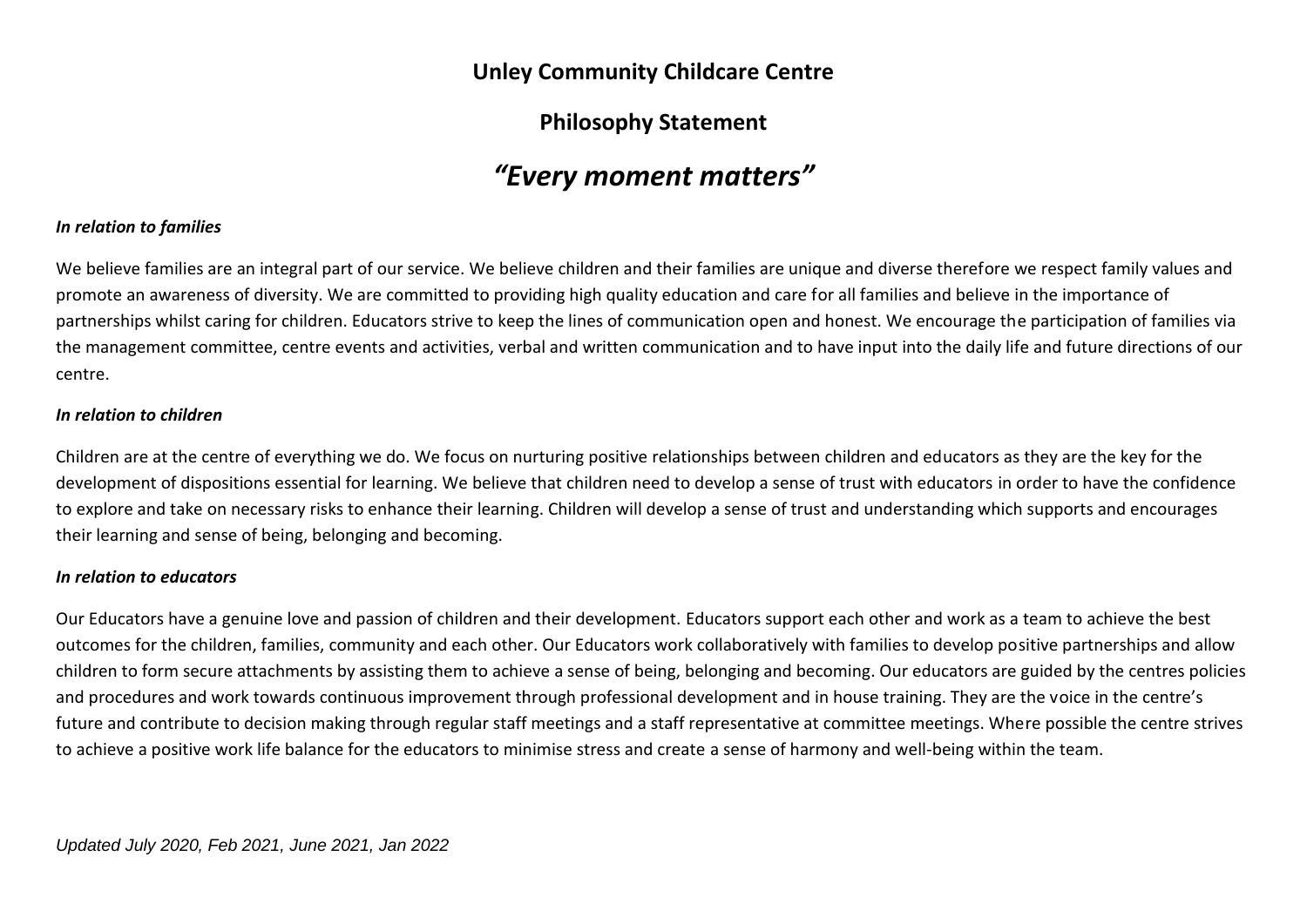#### *In relation to the curriculum*

We value all forms of learning and development and believe that through play children learn about themselves and others and develop the ability to express idea's, explore, imagine, create and become curious. Educators engage in shared learning experiences with children and allow the opportunity for spontaneous and emergent curriculums whilst still focusing on the development of key areas of learning such as social, emotional, language, cognitive and physical. Our programs are created using the Early Years Learning Framework and National Quality Standards as a guide. Our Educators aim to provide children with life skills and encourage resilience and independence through routines and daily experiences. Children are exposed to a variety of experiences which allows them to be engaged and participate to become unique individuals.

#### *In relation to Community*

We value the contribution that the community has to our centre and aim to give back to our community through the services that we offer and through implementing sustainable practices that better our children's future. We encourage the children's sense of belonging by incorporating the values of the wider community within the centres curriculum. We aim to utilise companies from the community for both incursions and excursions. We strive to use natural and recycled materials in our experiences and play spaces and incorporate sustainable practices into our daily routines.

#### **References**

*Early Years Learning Framework: Being Belonging and Becoming*, 2009, Australian Government Department of Education, Employment and Workplace Relations for the Council of Australian Governments

*Guide to the Education and Care Service National Law and the Education and Care Services National Regulations 2011*, 2017, Australian Children's Education and Care Quality Authority

*Unley Community Childcare Centre Policies*, updated version 2017

Reviewed March 2019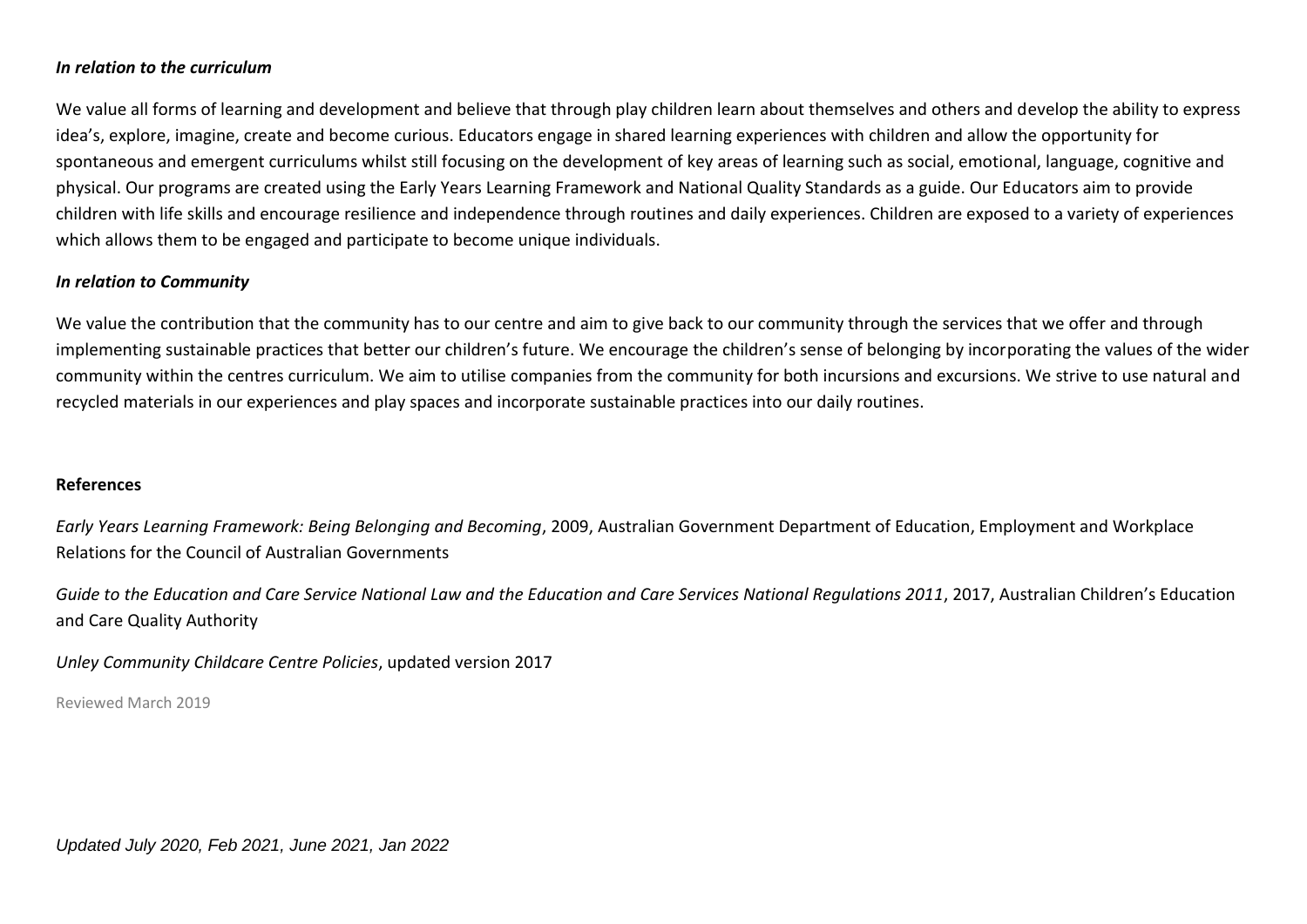#### **Policies and Procedures**

## **Fees**

Fees are \$122.50 per day. (Less Childcare subsidy which is income assessed). This includes morning tea, a cooked lunch (menu on wall next to kitchen), afternoon tea and a late snack.

Children will be required to wear a broad brimmed, slouch or legionnaire style hat for use during outside activities from August to May inclusive and on other days of the year when the UV level is forecast to be 3 or above. To comply with SunSmart recommendations and follow the centres Sun Smart policy the centre provides each child with a bucket hat for each day of care. Families are charged a yearly fee of \$10 to cover the cost of laundering and hats must be always kept on site.

In line with our centre's sustainability policy we are a plastic bag free centre. Families are charged an \$8 fee at enrolment for a wet bag which can be used throughout their Childs time at care for wet or soiled clothing.

#### **Bond**

All families will be required to pay a \$250 bond per child. This payment is required prior to the first day of care and the bond will be offset against your account when you withdraw from the centre, providing all outstanding accounts are paid.

#### **Special diets**

Dietary requirements can be catered for once a modified diet care plan is completed and signed by **a health professional.** Any child with a known allergy CAN NOT attend without the required forms completed.

#### **What to bring**

**Labelled Nappies** -Please provide 5 labelled nappies per day and take home those not used at the end of each day.

Labelled Water Bottle – Please provide a water bottle daily with your child's name clearly labelled. Educators will ensure that your child's bottle is refilled as needed throughout the day.

Labelled Milk Bottles –please place all milk bottles in the fridge on arrival. All bottles, screw tops and lids must be clearly named. We ask that formula bottles are not pre-made as per our bottle warming policy, but that the boiled water is supplied in the bottle and formula provided in a formula container for easy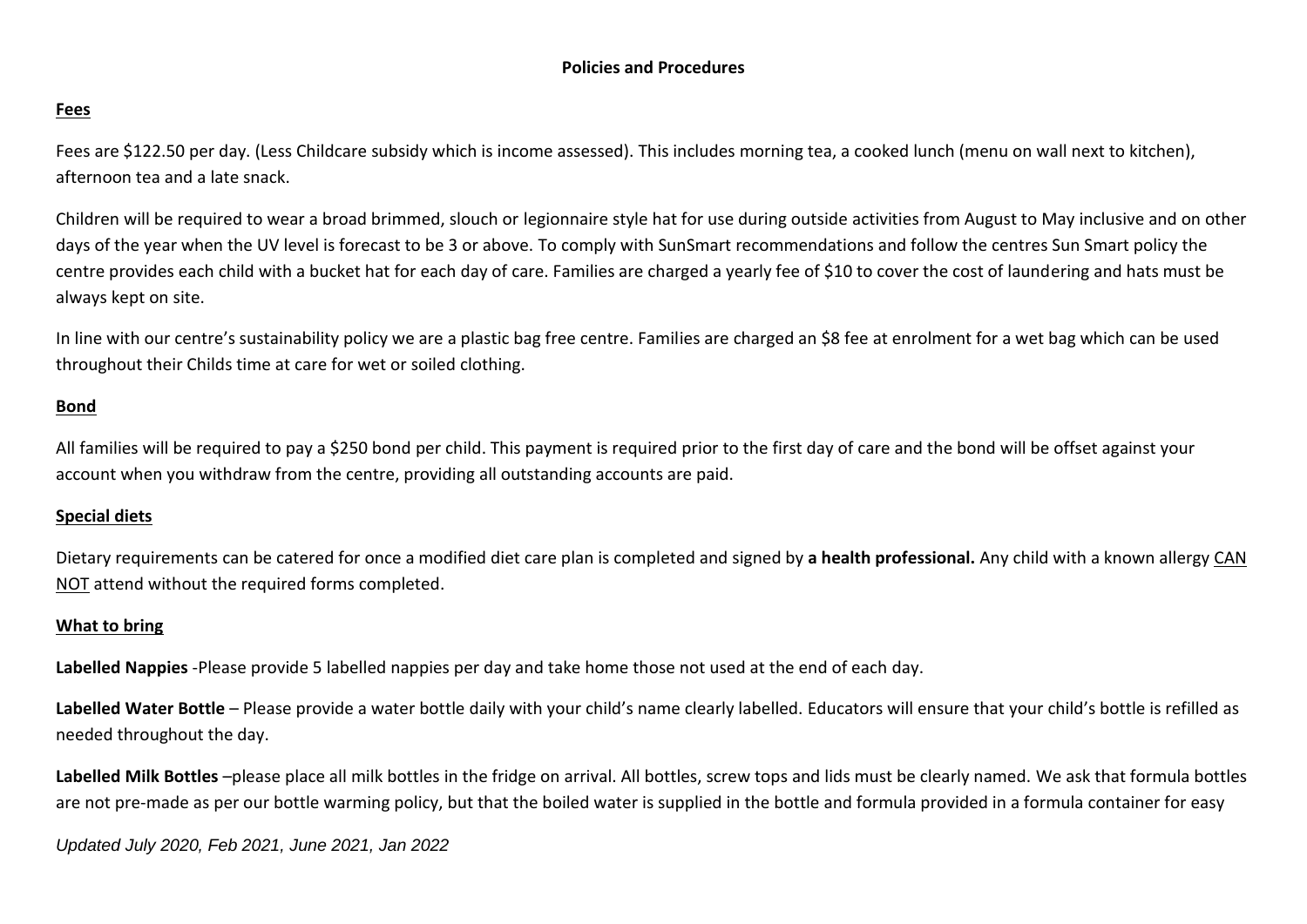measurement for mixing. **We are unable to give a bottle that does not have the child's name clearly marked**. Bottles will be rinsed then placed back in your child's bag after use. *Reviewed: Feb 2017, Jan 2020*

Labelled Wet Bag – please attach a labelled waterproof bag to your Childs bag for wet or soiled clothing. These are purchased through the centre at time of enrolment for \$8.

#### **Absence Policy**

#### **Permanent bookings:**

• Full fees are charged for all absences. Childcare subsidy is payable for 42 absences per year.

## **Casual bookings:**

These are only available to children enrolled in the service who want to add an occasional extra day. These days will only be available if we have space on the required day.

If a casual day is given, we require 24 hours notification of cancellation otherwise the day will be charged at standard fee rates.

*Reviewed: March 2002, September 2002 September 2003, January 2005, June 2006, May 2007, August 2008, September 2009, January 2010, April 2011, May 2012, May 2014, October 2015, January 2016, February 2017, July 2017, August 2018, Jan 2020, feb 2021*

#### **Public Holiday Policy**

Unley Community Childcare centre is closed on public holiday's, however **FEES ARE STILL PAYABLE**. (Childcare subsidy will still be paid as part of the allowable absences). The Centre employs Educators on a permanent part-time or full-time basis and therefore wages are payable on public holidays. This ensures the continuing stability and consistency of Educators.

*Reviewed: January 2005, June 2006, May 2007, April 2008, March 2009, January 2010, April 2011, May 2012. May 2014, October 2015, January 2016, February 2017, August 2018, Jan 2020, Feb 2021*

## **Late Fee Policy 6.00 PM Close**

Children must be collected prior to closing time or a late fee will apply. Families collecting their children after 6.00 pm will be charged a late fee of \$2.00 per minute with a minimum charge of \$10. This applies to all late collections. The late fee will be added to your account and does not attract any childcare subsidy. In the event of a child not being collected by 6pm Educators will make every reasonable effort to contact parents/guardians and if necessary, the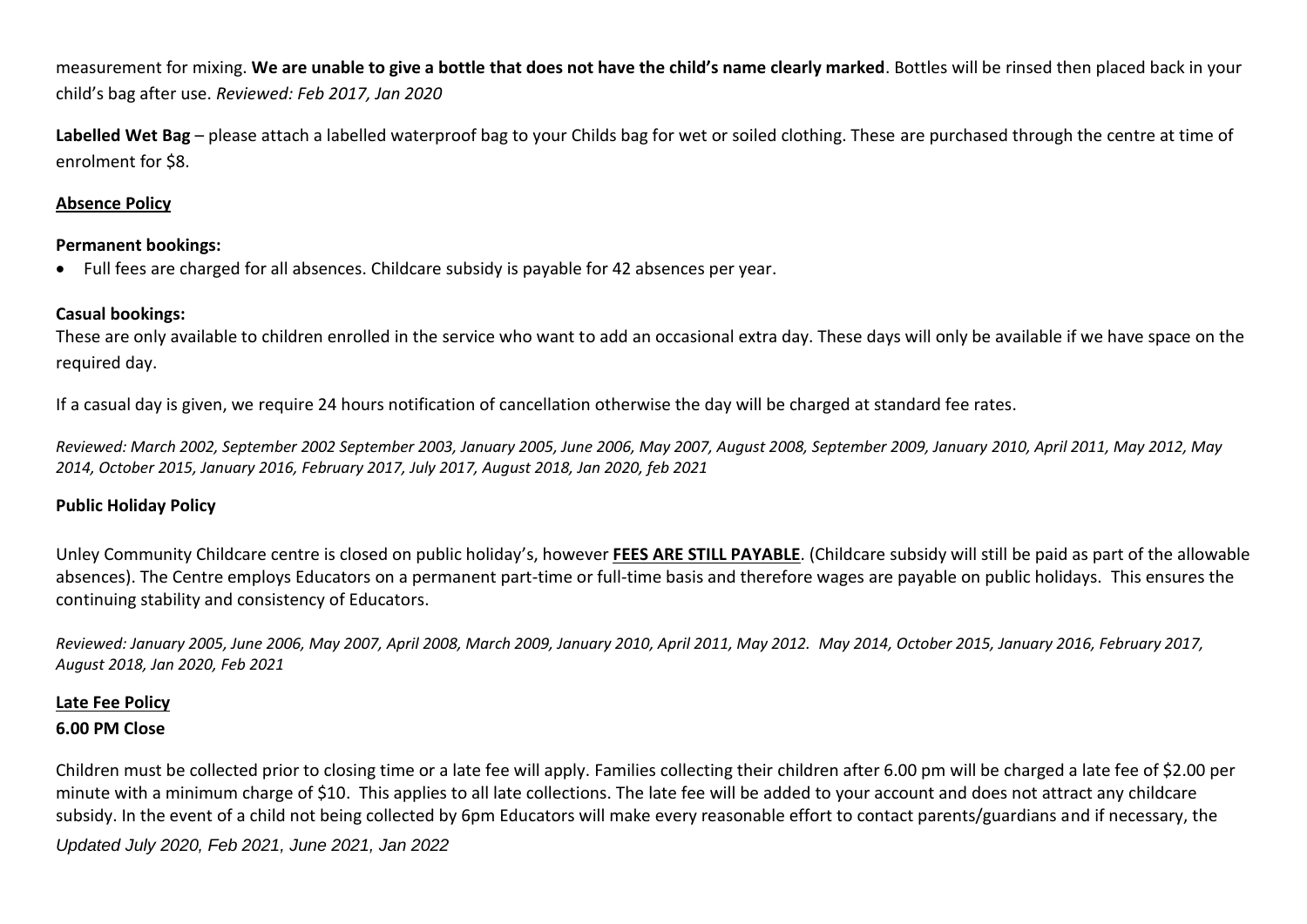emergency contact numbers recorded on the child's enrolment form. If no one is contactable within 30 minutes educators will contact first the Director and then the Crisis Care Unit.

*Reviewed: August 2001, March 2006, May 2007, August 2008, March 2009, February 2010, April 2011, May 2012, March2014, October 2015, January 2016, February 2017, July 2017, August 2018, Jan 2020, Feb 2021* 

#### **Payment of Fees Policy**

When a position is allocated a letter of offer will be sent to families and a bond of \$250 per child is payable in order for the place to be secured. This bond is refundable at the completion of care for which two weeks' notice is required in writing. (Change of booking and cancellation forms are available from the office). All accounts are payable weekly, into the centres bank account, unless negotiated with the Director. On enrolment, families will be given the Centre BSB and account number.

#### **Right to Refuse Care**

The Centre has the right to refuse childcare and may do so when an outstanding account remains outside of the limits described in centre policy. Any such decision will be made by the Director and will be endorsed by either the Chairperson or the Treasurer on behalf of the Management Committee prior to care being refused. At least 24 hours notice will be given to a family if care is to be refused.

*Reviewed May 2006, May 2007, August 2008, March 2009, February 2010, April 2011, May 2012, May 2014, October 2015, January 2016, February 2017, August 2018, Jan 2020, Feb 2021* 

#### **Grievances**

If you have any grievances, please go directly to your child's Educator who will be happy to discuss any issues concerning your child. If this does not offer a solution for you, please talk with the Director and or the Management Committee.

#### **Care and Education**

Educators use 'The Early Years Learning Framework' Australia's national framework for education in the early years. This supports a play-based context for learning in which children organise and make sense of their social and physical worlds. It is characterised by 'belonging, being and becoming'. Children first belong to their family and neighbourhood and then to their childcare environment. Therefore, the relationships they develop with their carers are of paramount importance. 'Being' is about the importance of the present moment in a child's life –engaging in the wonder of the moment – watching and wondering together – a butterfly, a bird, the clouds etc. 'Becoming' refers to the fact that children's knowledge, understanding, skills and relationships change during childhood as children learn and grow. It emphasises the learning that occurs in order for them to fully and actively participate in society. If you would like to know more about the Early Year's Learning Framework and how the centre incorporates it into our daily routines please speak to the Educators in your Childs room.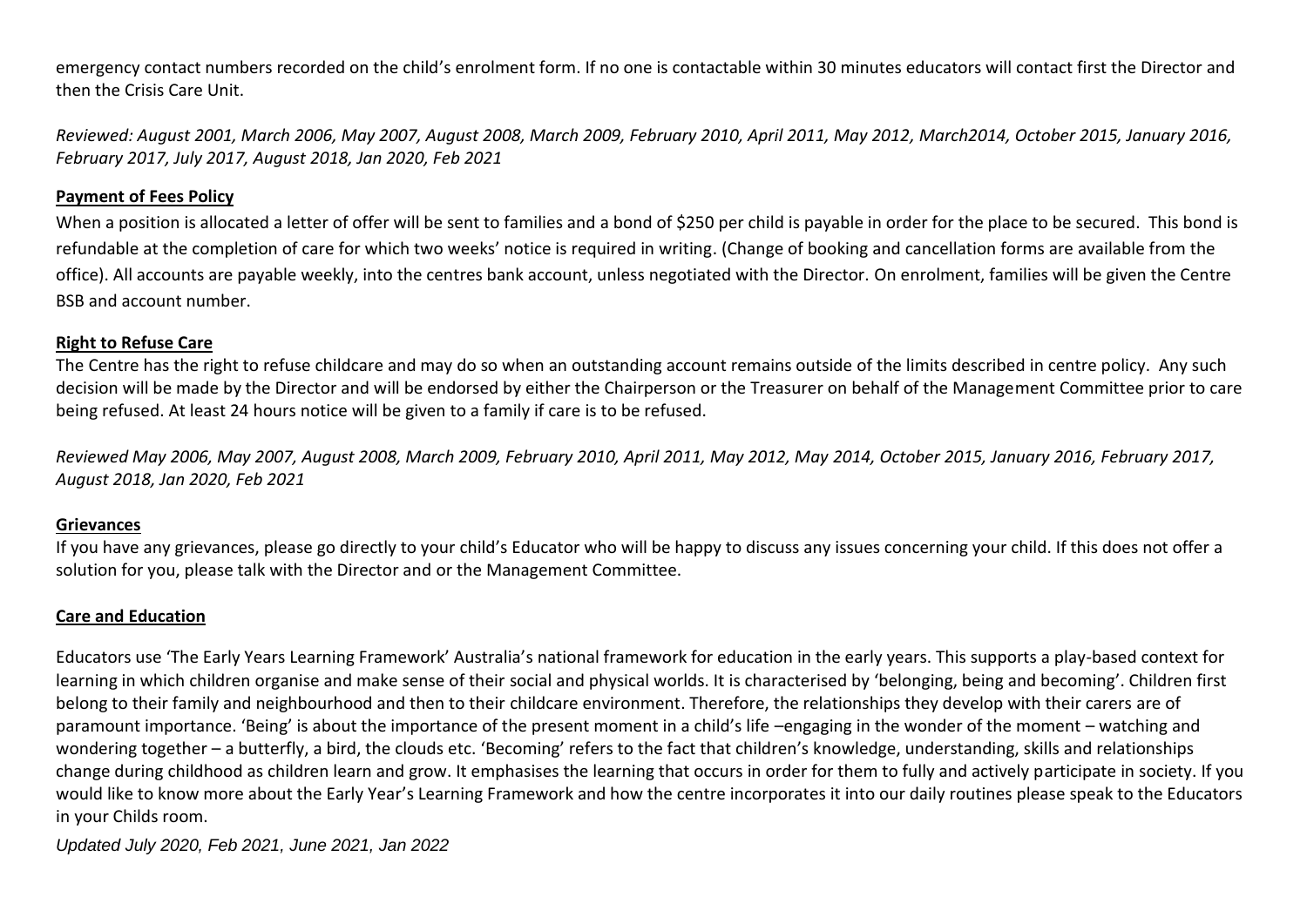## **StoryPark**

StoryPark is a private online space where educators can share your child/ren in precious moments, snapshots, video's and memories in real time. Each child will be provided with an online portfolio documenting your child's learning that can be accessed by you at any time and forever. Storypark also allows for two-way communication between home and childcare so that updates, routines, special occasions and learning achievements can be shared. Each rooms program is also availabe to families through StoryPark so that families can check in and see what thir child has been learning about. This service is at no additional cost to families and a permission slip for this service can be found within the enrolment pack.

## **Sustainability**

The centre has a strong focus on sustainable practices, and it is embedded within our daily routines and curriculum. Throughout our programs children learn about the concept of seed to plate through the process of planting seeds in the garden, maintaining the garden and then cooking and sharing the produce. We are also a plastic bag free centre and therefore ask that families purchase a waterproof zipped bag for soiled and wet clothes at time of enrolment for \$8. We also talk to children about sustainable practices such as switching of lights when exiting a room, using recycled paper for drawing, using one piece of paper towel when drying their hands and using left over water from cups to water the garden.

## **Facebook**

Please find us on face book at Unley Community Childcare Centre to keep up to date with upcoming events, parenting tips and tricks, resources, and relevant information from SA Health and the Australian Government. Unley CCC will not be displaying photos of the children on this page however families are welcome to post photos of their own children remembering that this is a public page.

## **Collection of Children**

At the beginning and end of each session children must be signed in/out by the collecting person. Children can be collected only by parents or those with collection authority as per stated on the enrolment form. We cannot refuse to allow a child into the care of a custodial parent unless there is a court order to support such action. If any other person is going to collect the child the centre will need written permission or a phone call with the persons details, identification of the person collecting will be needed (e.g. driver's license). The door security code will only be given to parents. We ask that this remains confidential. In any other case please use the doorbell.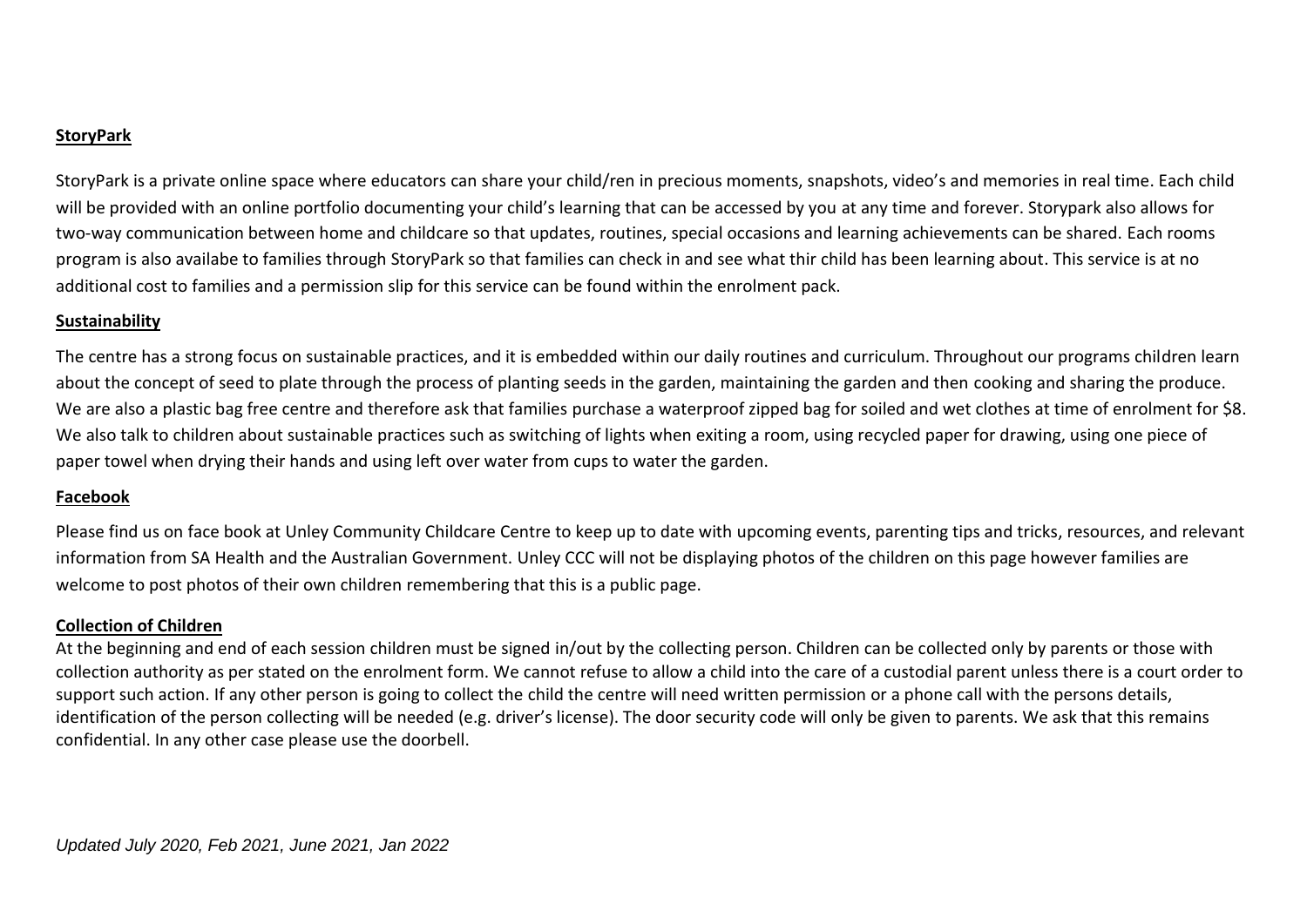#### **Illness and Exclusion Policy**

Childcare is not an enjoyable experience for a child who is unwell. So therefore, we ask that children who are displaying symptoms of illness are kept at home. If a child needs paracetamol before coming to childcare they may not be well enough to attend. If a child develops a fever of 38 degrees or above while in care a parent or emergency contact will be advised to collect the child within 30 minutes. In the meantime, every effort will be made by the Educators to ensure the child is comfortable. If the child's temperature continues to rise to a dangerous level an ambulance may be called. *Please note: The centre's ambulance cover only covers accidents not illness. Parents may wish to consider taking out their own ambulance cover.* 

If a child's temperature is over 38 degrees infection needs to be ruled out, so we require either a doctor's certificate to support this or 24 hours of exclusion from the centre.

All children with vomiting and diarrhoea will be excluded for a 48-hour period from their last symptom and require a doctor's clearance to return to care.

Children who are sent home from care will receive an illness letter for the family to take to the doctors with them. This will outline what symptoms become present and action the centre has taken. In some cases, families may be asked to obtain a doctor's clearance before returning to childcare this is at the discretion of the Director.

#### **COVID-19**

Unley CCC will be following all current recommendations from SA Health and the South Australian Government. A full COVID Pandemic policy and procedure can be found at the centre or emailed on request.

#### **Immunisation Policy**

We as a centre support medical opinion that all children especially those attending childcare should be up to date with routine childhood immunisation to protect them and all other children in the centre, especially those too young to be immunised. For this reason, all children at Unley Community Childcare Centre must be fully vaccinated. From August 7<sup>th</sup>, 2020 the South Australian Government introduced "No Jab, No Play" this means that all children who attend an Early Years' Service must be fully immunised or have an acceptable exemption to attend childcare. Prior to starting care families must provide a copy of the child's immunisation history statement and then update this in line with their children's current vaccinations. Without a current copy of the immunisation history statement a centre must refuse care.

*Reviewed: February 2017, August 2018, Jan 2020, July 2020*

#### **Medication & Administering Medication**

*Updated July 2020, Feb 2021, June 2021, Jan 2022* Prescribed medicines that need to be administered during care need to be delivered in the original bottle, have a pharmacy label and be placed in the medication cupboard or in the refrigerator. **Please do not leave medication in your child's bag.** Information about administering the medication must be given to staff verbally and written permission is required. The medication sheet must be filled in by parents each day the prescribed medicine needs to be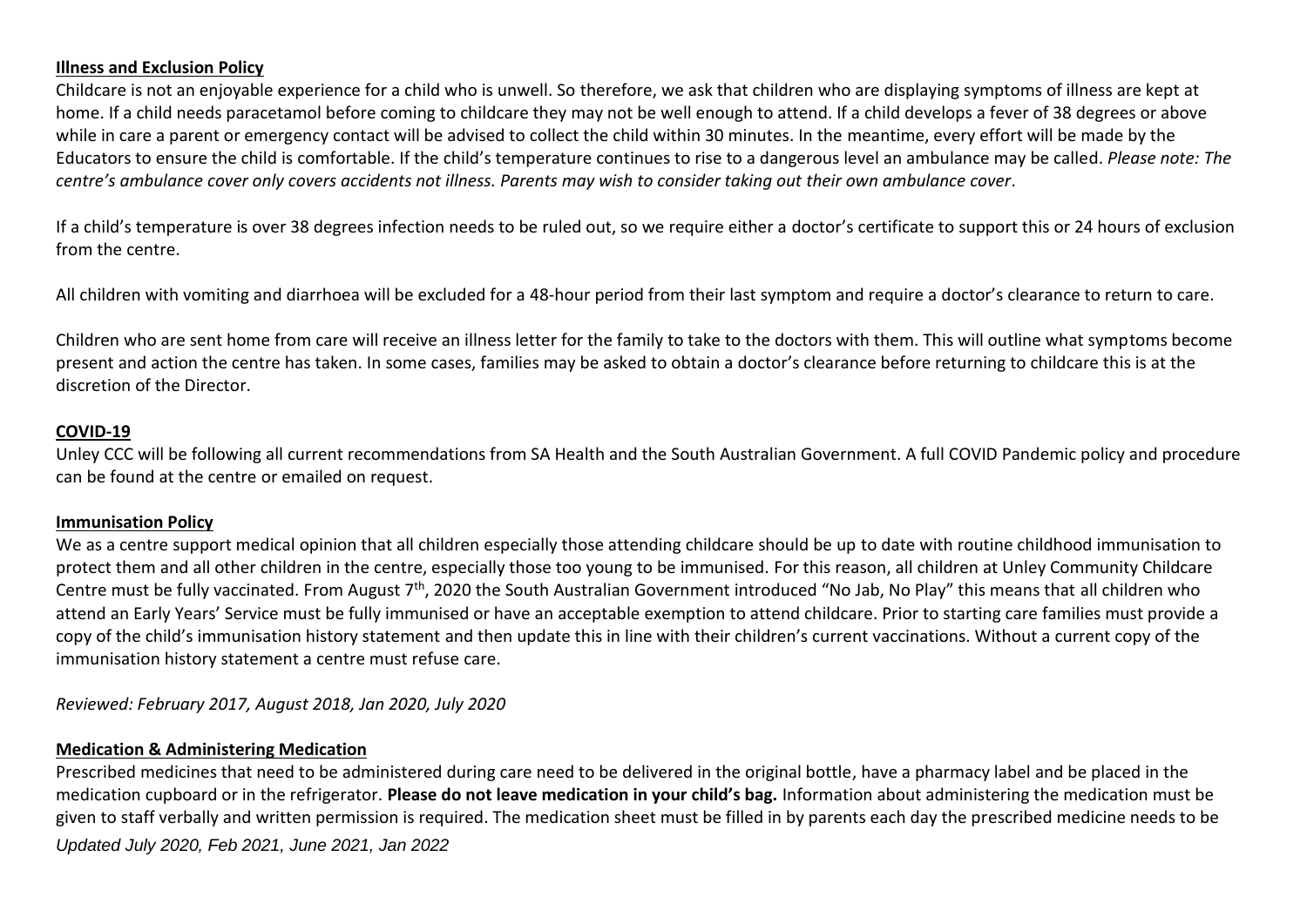administered. The medication must clearly state the doctors name, date, medication name, the child's name, required dosage and when the dosage is required. Medication should only be sent to childcare if absolutely necessary. Over the counter medications such as teething gels and nappy rash creams will also require a pharmacy label and an accompanying doctor note.

Educators at Unley CCC **will not** administer Panadol or Nurofen unless accompanied with a doctor's note as by administering these it may mask other symptoms. Educators cannot administer eye and ear drops as they are not trained to do so, if your child requires these they will need to be administered at home. If your child requires antibiotics, they must have been taking them for a full 24 hours before attending childcare.

## *Reviewed: August 2018, Jan 2020, feb 2021*

## **Asthma**

For children who have been diagnosed with asthma, the Centre will request a copy of the child's asthma action plan from their doctor outlining everyday management and emergency procedures, this is to be updated yearly. Parents of children with asthma who are likely to need medication throughout the day will need to provide their own prescribed and labelled medication and spacer and complete the medication sheet.

#### **Accidents**

In the case of an accident an Educator holding a current first aid certificate will attend to the child giving appropriate first aid treatment. When medical attention is not required the child's, condition will be monitored. In the instance of an accident that requires medical attention an Educator with first aid training will attend to the child, whilst another Educator contacts the parents or guardians. If the parents/guardians are unreachable emergency contacts will be contacted. If the situation is serious an ambulance will be called. Accidents will be recorded in the centres accident folder and will need to be signed by the parent or guardian as well as the centre director before being filed. For any injury that occurs above the neck the families will receive a curtesy call as per the centres incident, injury, trauma and illness policy. This is confidential information.

*Reviewed: August 2018, Jan 2020, feb 2021* 

## **Nutrition Policy**

We recognise that the food habits which are developed in the early childhood years may continue throughout life. Therefore, the centre is committed to the provision of a well-balanced and nutritious diet for all children. Our healthy and nutritious menu is consistent with the dietary guidelines for children and our menu meets at least 50% of the recommended daily nutritional requirements for children. If you have any meals that you would like to see on the menu please speak with our centre cook.

## **Sun Protection**

*Updated July 2020, Feb 2021, June 2021, Jan 2022* Australia has the highest incidents of skin cancer in the world with 2 out of every 3 Australians developing some form of skin cancer during their lifetime. The Centre encourages and maintains safe sun protection strategies. Children and Educators will be required to wear a broad brimmed, slouch or legionnaire